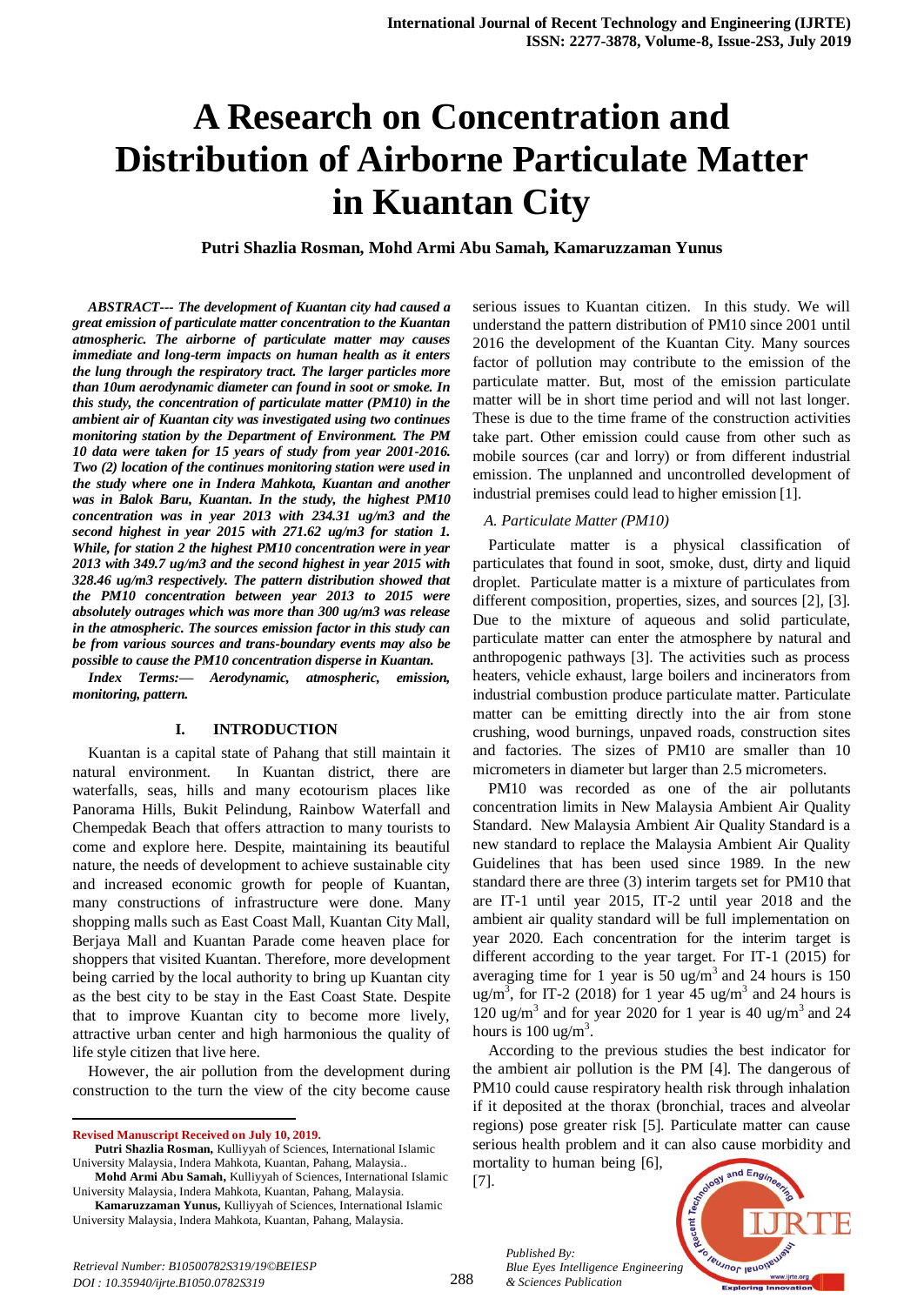## **A RESEARCH ON CONCENTRATION AND DISTRIBUTION OF AIRBORNE PARTICULATE MATTER IN KUANTAN CITY**

# **II. METHODOLOGY**

## *A. Study Design*

The study strategy was using the ambient PM to produce pattern distribution of PM within 15 year of data. From the PM distribution, we will determine the status of development that occurred within 15 years and the radius of distribution the PM. The development of the study involves the following stages: (1) literature review; (2) secondary data from the DOE; (3) analysis the data and (4) distribution of data.

# *B. Data Sources*

Data distribution of PM10 were derived from Department of Environment Malaysia (DOE) that have its continuous air quality monitoring (CAQM) station to capture the ambient PM measurement. The PM10 data were from year 2001 until 2016 with two continuous monitoring station involved in Kuantan. The are several parameters measured by the CAQM other than PM10 such as Nitrogen Oxides, Carbon Monoxide, Ozone, Sulphur Dioxide, Hydrocarbon and UV. But in this study only PM10 was used. In this study, PM10 was the only parameter used in this study.

# *C. Selection of Monitoring Station*

The study performed using 2 monitoring station that available in Kuantan area. The first monitoring station located at Sekolah Kebangsaan Indera Mahkota and second station was in Sekolah Kebangsaan Balok Baru. The location of the continuous air monitoring station as Fig. 1.

Indera Mahkota is a township that was open in year 1983 that have several function of administration government's complexes, commercial, educational institutions and residential area. The Palace of Istana Abdul Aziz also located in this area. Located 4 kilometers away from the northeast of Kuantan Town and about 38 kilometers away from the historical tin mining town of Sungai Lembing. It became as the main road for road user to enter East Coast Expressway via Kuantan Interchange. Indera Mahkota have its recreational area knowns as Taman Bandar for relaxing and pleasure for people who a needs moment away from the buzzing and stressful of city [8].

Balok Baru is village area that located about 37 kilometers from Kuantan Town. The area adjacent to the Pantai Balok, makes people come to see the beautiful sunrise and calm sea. Most of local people there are fishermen, owner of the small resorts and some working at the nearby Gebeng industrial area. The Kuantan port located 8 kilometers from Balok Baru, is a multi-cargo deep sea port that operating port everyday facing the South China Sea. The Kuantan port was constructed from year 1974 until 1976, was serve as expansion of industrial and manufacturing activities in East Coast Industrial Corridor. Other than that, the Royal Malaysian Navy (TLDM) also located about 9.7 kilometers away from Balok Baru is a naval base for Kuantan Navy [9].



**Fig. 1: Location of sampling station**

## **III. RESULTS AND DISCUSSION**

This section presents the concentration of PM10 for 15 years from year 2001 until 2016. Two station were involved in this study that are Station No.1 (ST1) Sekolah Kebangsaan Indera Mahkota, Kuantan dan Station No.2 (ST2) Sekolah Kebangsaan Balok Baru. The analysis showed the fluctuation graph of PM10 in 15 years duration



*Retrieval Number: B10500782S319/19©BEIESP DOI : 10.35940/ijrte.B1050.0782S319*

289

*Published By:*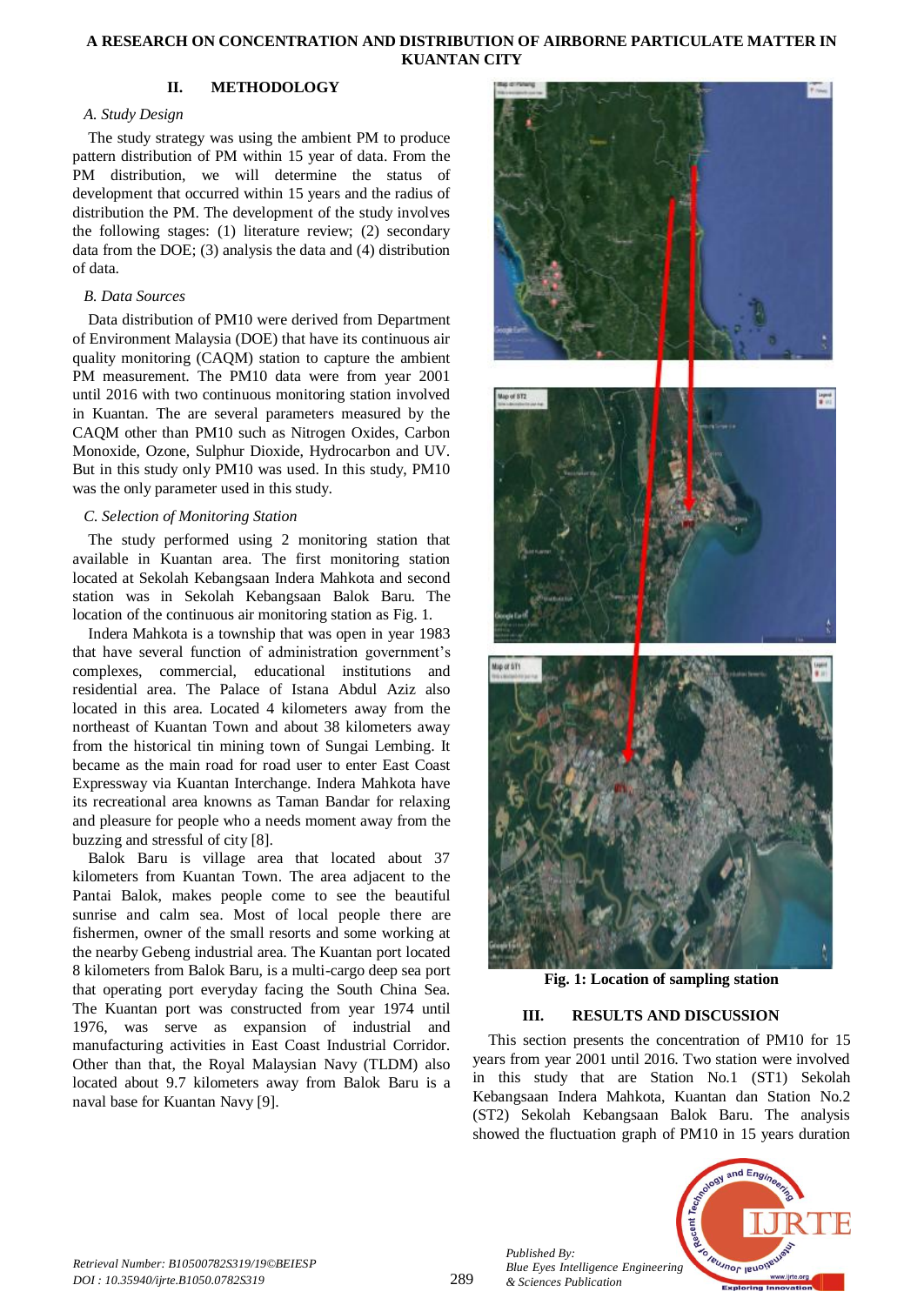



**Fig. 2: Particulate Matter (PM10) from year 2001 until 2005 for Station 1**



**Fig. 3: Particulate Matter (PM10) from year 2006 until 2010 for Station 1**



**Fig. 4: Particulate Matter (PM10) from year 2011 until 2016 for Station 1**



**Fig. 5: Particulate Matter (PM10) from year 2001 until 2005 for Station 2**



**Fig. 6: Particulate Matter (PM10) for the year 2006 until 2010**



*Published By:*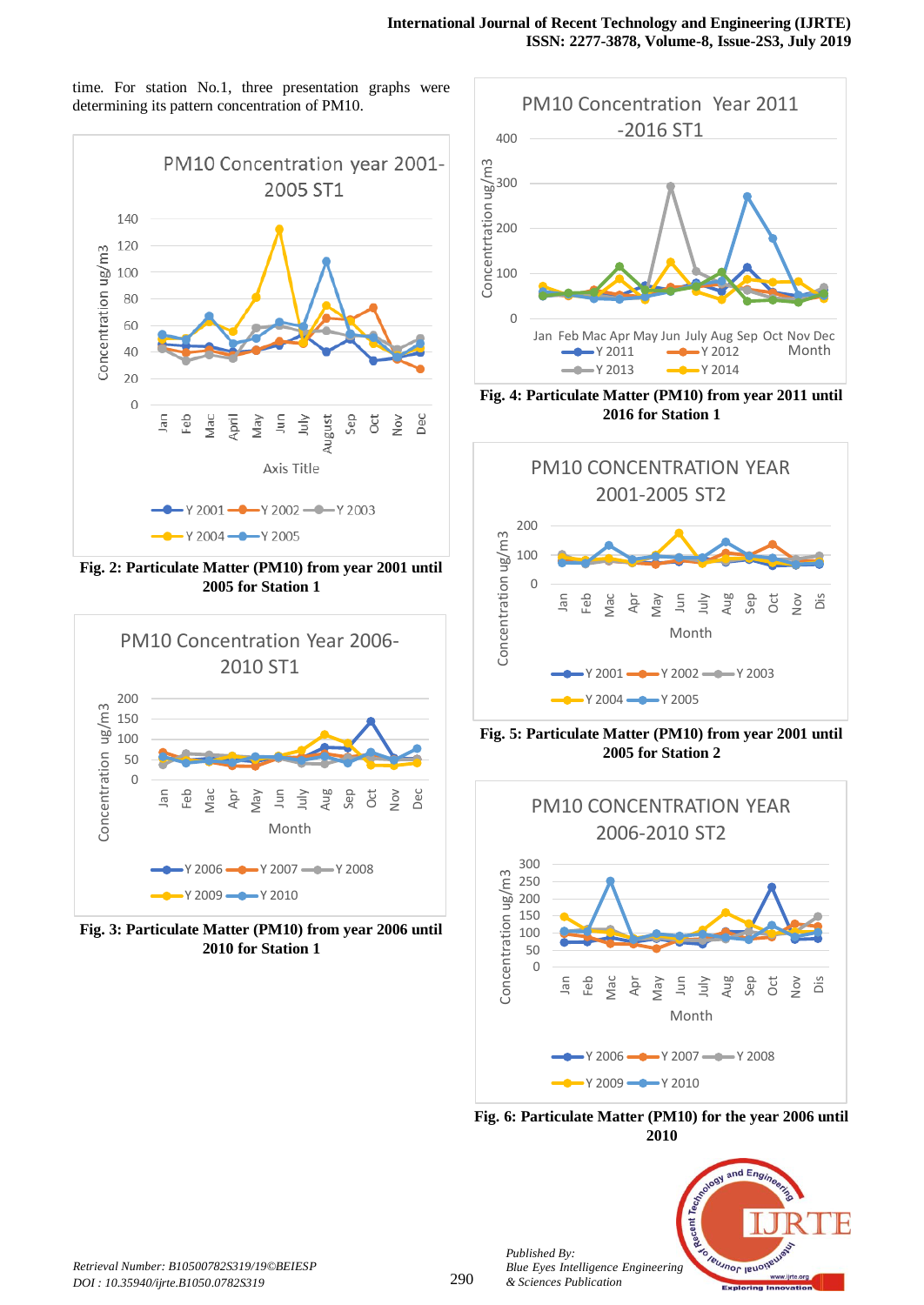# **A RESEARCH ON CONCENTRATION AND DISTRIBUTION OF AIRBORNE PARTICULATE MATTER IN KUANTAN CITY**



**Fig. 7: Particulate Matter (PM10) for the year 2011 until 2016**

## *A. Particulate Matter Pattern Distribution at Station 1*

Analysis from the graph Fig. 2-4 from year 2001 until 2003, most concentration of PM10 are less than 80 ug/m<sup>3</sup>. But, starting May 2004 showed about 81.62 ug/m<sup>3</sup> concentration of PM10 and it rose up to 132.8 ug/m<sup>3</sup> in the next month. However, in month of July 2004 until July 2005, the reading was less than  $80u\text{g/m}^3$ . Yet, in month of August 2005, the concentration of PM10 shoot up to 108.47  $\mu$ g/m<sup>3</sup> and started to decrease the next month.

The distribution of PM10 continues in year 2006 below  $80$ ug/m<sup>3</sup> until the month of September, but increased drastically on the month of October with  $144.35 \text{ ug/m}^3$ . From Nov 2006 until July 2009, the PM10 reading continuously below 80 ug/ $m<sup>3</sup>$  and the concentration rocketed to 111.89 ug/m<sup>3</sup> for the next month. However, the concentration started to decrease it reading in the month of September 2009 from 90.56 ug/m<sup>3</sup> and continued less than  $80 \text{ ug/m}^3$ .

In September 2011, the PM10 concentration showed 113.99 ug/m<sup>3</sup> and declined on October until May 2013. But, the concentration PM10 increased drastically increased to 294.31 ug/m<sup>3</sup> in the month of Jun 2013 and decrease to 105.02 ug/m<sup>3</sup> on July 2013. The reading onwards was less than 80 ug/m<sup>3</sup> until March 2014. The reading of PM10 were unstable on April, June, September, October and November with 88.42 ug/m<sup>3</sup>, 125.77 ug/m<sup>3</sup>, 87.45 ug/m<sup>3</sup>, 80.87 ug/m<sup>3</sup>, and 82.41 ug/m<sup>3</sup> respectively. Started from October 2015 the PM10 concentration increased fluctuated with 83.48 ug/m<sup>3</sup>, 271.64 ug/m<sup>3</sup> and 178.27 ug/m<sup>3</sup>. In year 2016 were identified only two months that above 80 ug/m<sup>3</sup> which in

month of April with 115.96 ug/m<sup>3</sup> and month of August with 103.41  $\text{ug/m}^3$  respectively.

#### *B. Particulate Matter Pattern Distribution at Station 2*

The analysis station 2 for year 2001 until 2005, where in year 2001 the PM10 is slightly increased above 80ug/m3 from the month of January, February and Mac with 81.47 ug/m3, 81.88 ug/m3 and 80.3 ug/m3 respectively. However, the PM10 concentration slightly decreased below 80 ug/m3 in month of April, May and June. The PM10 showed increased for month of July and September with 90.79 ug/m3 and 85.05 ug/m3. The rest of the month until the end of the year 2001, the PM10 is below than 80ug/m3. In early year 2002, the PM10 showed below 80 ug/m3 but it slightly increased in the month of Mac with 80.5 ug/m3 but the concentration decreased again in month of April and May. However, from August until November 2002, the PM10 concentration showed PM10 concentration more than 50 ug/m3 with the highest peak in October with 137.47 ug/m3. In year 2003, most of the months stated the concentration between 80ug/m3 to 103 ug/m3 except the months of February, April, July and August. The PM10 concentration in the month of January, February and March of 2004 are 92.61 ug/m3, 83.26 ug/m3 and 89.36 ug/m3 respectively.

However, starting the month of May until September the concentration is above 80ug/m3 with the highest concentration in June with 176.64 ug/m3. In year 2005, the PM10 concentration exceed more than 50ug/m3 starting from the month of Mac until October with the highest concentration in the month of August with 145.86 ug/m3 follow by the month of Mac with 134.19 ug/m3. In year 2006, the graph PM10 concentration was fluctuating throughout the year and in month of October showed the highest PM10 concentration with 234.35 ug/m3. Yet, in year 2007, most of the PM10 concentration was not more than 120 ug/m3 expect in month of November the concentration was 126.64 ug/m3. The result PM10 concentration in year 2008, in month of February and Mac were slightly different with 110.97 ug/m3 and 110.6 ug/m3. From the month of September 2008 until the end year of 2010, the PM10 concentration were more than 80 ug/m3. The highest concentration was 252.16 ug/m3 in month of January 2010 follow by 159.6 ug/m3 in month of August 2009 and third, 127.33 ug/m3.

Fig. 7 showed that in year 2011, in month of February and Mac the PM10 concentration was 80.41 ug/m3 and 83.775 ug/m3. But, in month of April the PM10 concentration slightly declined from 80ug/m3 but from May until October the PM10 concentration above the 80ug/m3 and it was fluctuating. The highest concentration was in month of September with 124.1 ug/m3, follow by month of July with 113.15 ug/m3 respectively. However, in month of 2012, the PM10 concentration was higher in the month of January until Mac with 80.67 ug/m<sup>3</sup>, 67.47 ug/m<sup>3</sup> and 82.09 ug/m<sup>3</sup>.

Throughout the month of 2012, the PM10 concentration was less than  $80$ ug/m<sup>3</sup> except in month of September the PM10 concentration was  $83.97 \text{ ug/m}^3$ . In year 2013, from



*Published By: Blue Eyes Intelligence Engineering & Sciences Publication* 

291